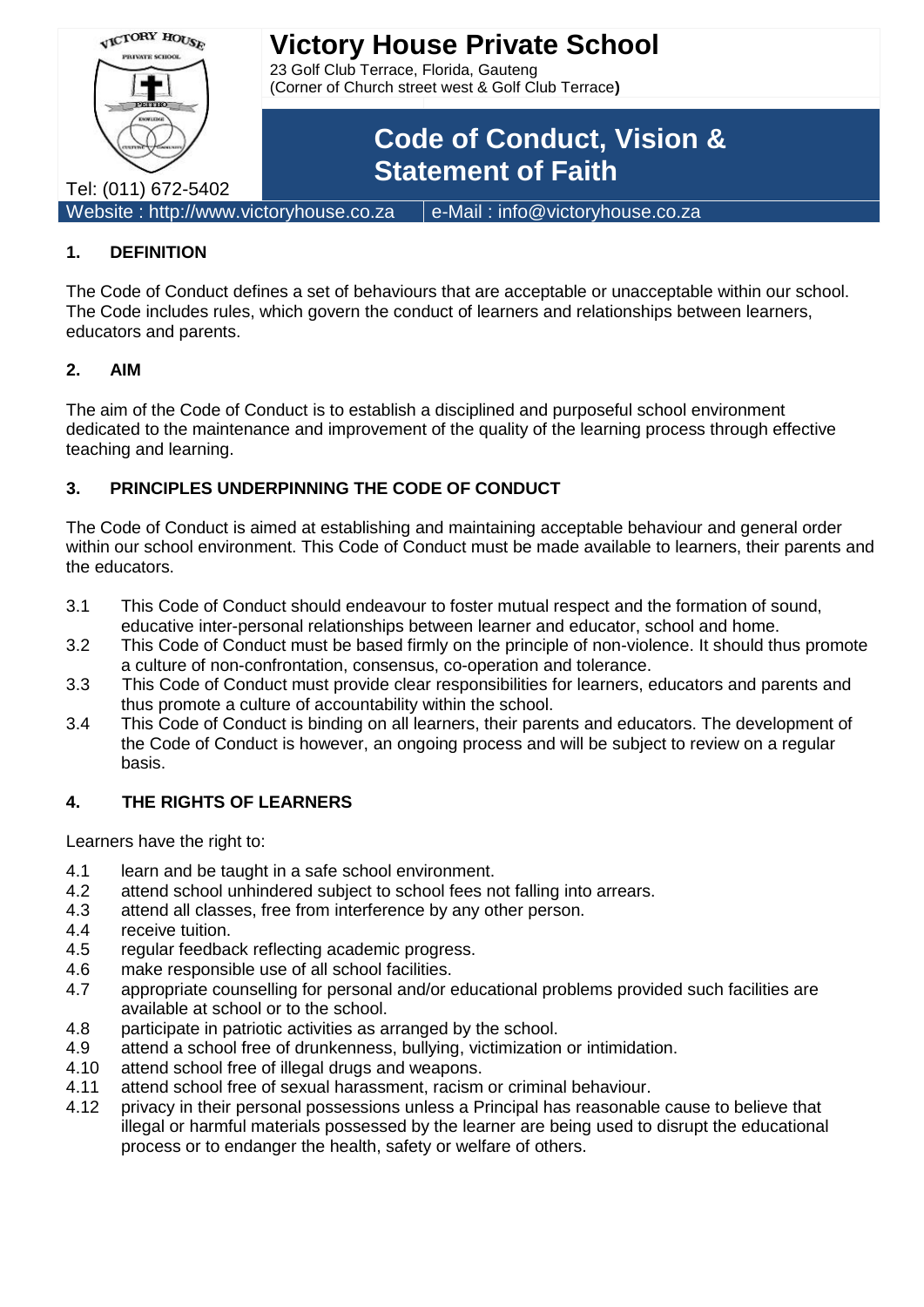#### **5. THE RESPONSIBILITIES OF LEARNERS**

Learners undertake to:

- 5.1 learn, commit to a work ethic & accept responsibility for own academic performance.
- 5.2 Conduct themselves is a courteous, respectful way. Good manners and kindness are expected from all learners.
- 5.3 attend all classes daily and on time.
- 5.4 do all academic tasks and activities including homework by given time.
- 5.5 be in possession of appropriate working materials.
- 5.6 be dressed in the correct school uniform at all times.
- 5.7 respect all persons and property.
- 5.8 refrain from abusive language and inflammatory actions.
- 5.9 conduct themselves in a safe and responsible manner.
- 5.10 conform to normal/acceptable standards of personal cleanliness & neatness.
- 5.11 be responsible for their own work.
- 5.12 protect school property.
- 5.13 refrain from and report acts of vandalism or any other damage to or misuse of theft of school property/other pupil's property/ educator's property.
- 5.14 refrain from and report any unauthorised removal of school property from the school premises.
- 5.15 refrain from disruptive, undisciplined or unco-operative behaviour, both within and outside the classroom.
- 5.16 abide by the internal rules, regulations and procedures of the school and the individual class educator.
- 5.17 practise tolerance within the context of interpersonal relationships in the school, particularly racial, cultural, and religious tolerance and to respect the personal convictions of all.
- 5.18 refrain from the use and/or being in the possession of drugs, assault, carrying of dangerous weapons, criminal or illegal activities, intimidation, bullying, sexual harassment, rape, victimization, drunkenness, smoking or being in possession of pornographic material.
- 5.19 at all times to behave in a courteous & considerate manner towards each other, the leaders, all members of staff & visitors to the school. All instructions given by members of staff & leaders must be carried out willingly and promptly.
- 5.20 to set a good example with regard to appearance and behaviour both during school hours and after school hours, at school and away from school. Learners need to guard against doing or saying anything that will discredit themselves, their family or the school.
- 5.21 behave in a manner which will not disrupt the learning of others or which will cause physical or emotional harm to others.
- 5.22 to distance themselves from any situation whereby school rules are being broken e.g. photographing or videoing a fight – the responsibility of the learner is to immediately call an educator.

#### **6. THE RESPONSIBILITIES OF EDUCATORS**

With regard to the Learners, Educators must ensure that they:

- 6.1 Report for duty and are punctual.
- 6.2 Are well-prepared on a daily basis to perform their educative tasks both within and outside the classroom situation and are in possession of the appropriate working materials.
- 6.3 Respect all persons, property and the confidentiality of information.
- 6.4 Refrain from abusive language or inflammatory actions.
- 6.5 Conduct themselves in a responsible and professional manner.
- 6.6 Conform to normal, acceptable standards of personal cleanliness and neatness.
- 6.7 Abide by the rules, regulations and procedures as set out by the school and endeavour to promote the school's vision.
- 6.8 Adhere to the Code of Conduct set out by the official teacher registering body (i.e. SACE.)
- 6.9 Seek changes in an orderly and approved manner.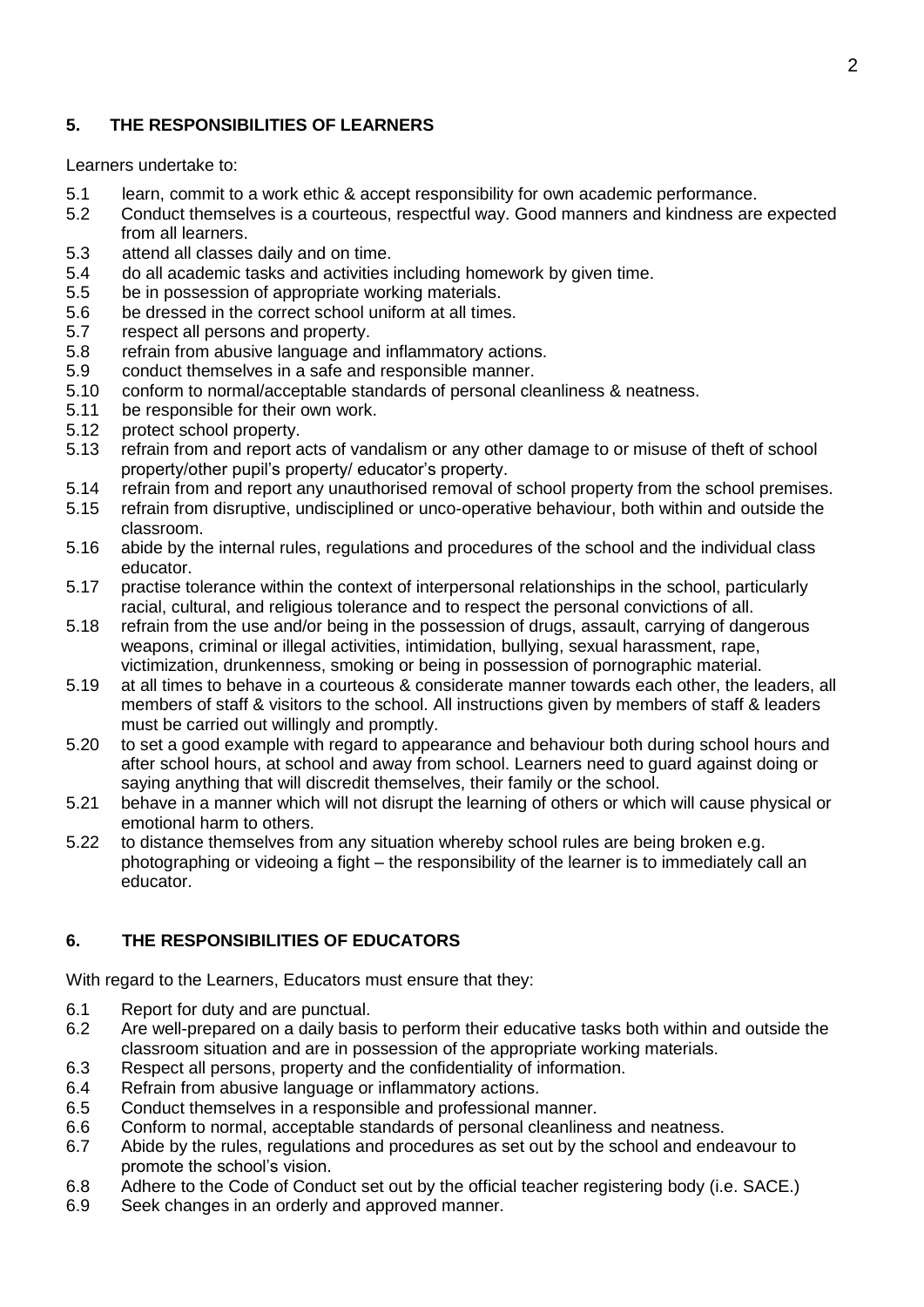- 6.10 Endeavour to maintain a classroom and school atmosphere, which promotes good behaviour and effective teaching and learning.
- 6.11 Endeavour to plan a flexible work programme that will, as far as is practicable, address the divergent needs, interests and abilities of learners.
- 6.12 Help to develop good, sound working and inter-personal relationships with colleagues, learners and parents.
- 6.13 Utilize generally accepted teaching methods.
- 6.14 Promote open, regular channels of communication between home and school.
- 6.15 Encourage & endeavour to maintain learner involvements in school activities.

## **7. THE RESPONSIBILITIES OF PARENTS**

With regard to Learners, Parents must ensure that:

- 7.1 they receive regular academic reports from the school regarding their child's progress.
- 7.2 their child attends school each day, is punctual and in case of absence, provide an explanation for such absence to the school.
- 7.3 they provide for the proper immunization of the child as required by law.
- 7.4 as far as possible ensure that their child attends school in good health and conforms to generally accepted norms of personal cleanliness and neatness.
- 7.5 they provide their child with the resources, basic equipment, learning materials needed to complete school work (both classwork and homework).
- 7.6 that their child is at all times dressed in the correct school uniform.
- 7.7 they refrain from abusive language or inflammatory behaviour.
- 7.8 they bring to the attention of the school management any problems, conditions or circumstances which may affect their child or other learners or persons in the school environment.
- 7.9 they maintain current or up-to-date home, work and emergency telephone numbers at the school and keep the school informed of any changes of address.
- 7.10 they provide the school, upon request, with the original birth certificate of the child, particularly at the time of initial enrolment.
- 7.11 they discuss the report cards, work assignments and homework with their children and make every effort to attend all "Parents' Evenings" to discuss progress with the Educator.
- 7.12 They endeavour to promote positive interpersonal relationships between learner, educator and other parents, in the best educational interests of the children.
- 7.13 They meet all financial obligations with respect to the school.
- 7.14 That the disciplined behaviour on the part of the learner is not the responsibility only of the school: parents also have an obligation to ensure that children conduct themselves according to section 5.
- 7.15 They remain ultimately responsible for ensuring their child meets the disciplinary standards required by the school notwithstanding the fact that the school will contact parents whenever a learner's behaviour becomes cause for concern in a spirit of a constructive partnership, to resolve the problem.

# **8. SCHOOL RULES / TRANSGRESSIONS**

The School categorises various transgressions in the following ways:

#### **8.1 Minor Transgressions**

Disciplinary action for minor transgressions may be issued by the Educator / Deputy Principal or Management, without it being investigated formally.

#### Minor Transgression list

- 8.1.2 Swearing / bad language
- 8.1.3 Littering
- 8.1.4 Excessively noisy or unruly behaviour at any point during the school day
- 8.1.5 Eating or drinking during any contact time (class and assembly)
- 8.1.6 Chewing gum at any point during the school day
- 8.1.7 Disruptive behaviour or misconduct during class, assembly or during detention
- 8.1.8 Entering an out of bounds area, classroom or passage without permission (including going to lockers during or between classes)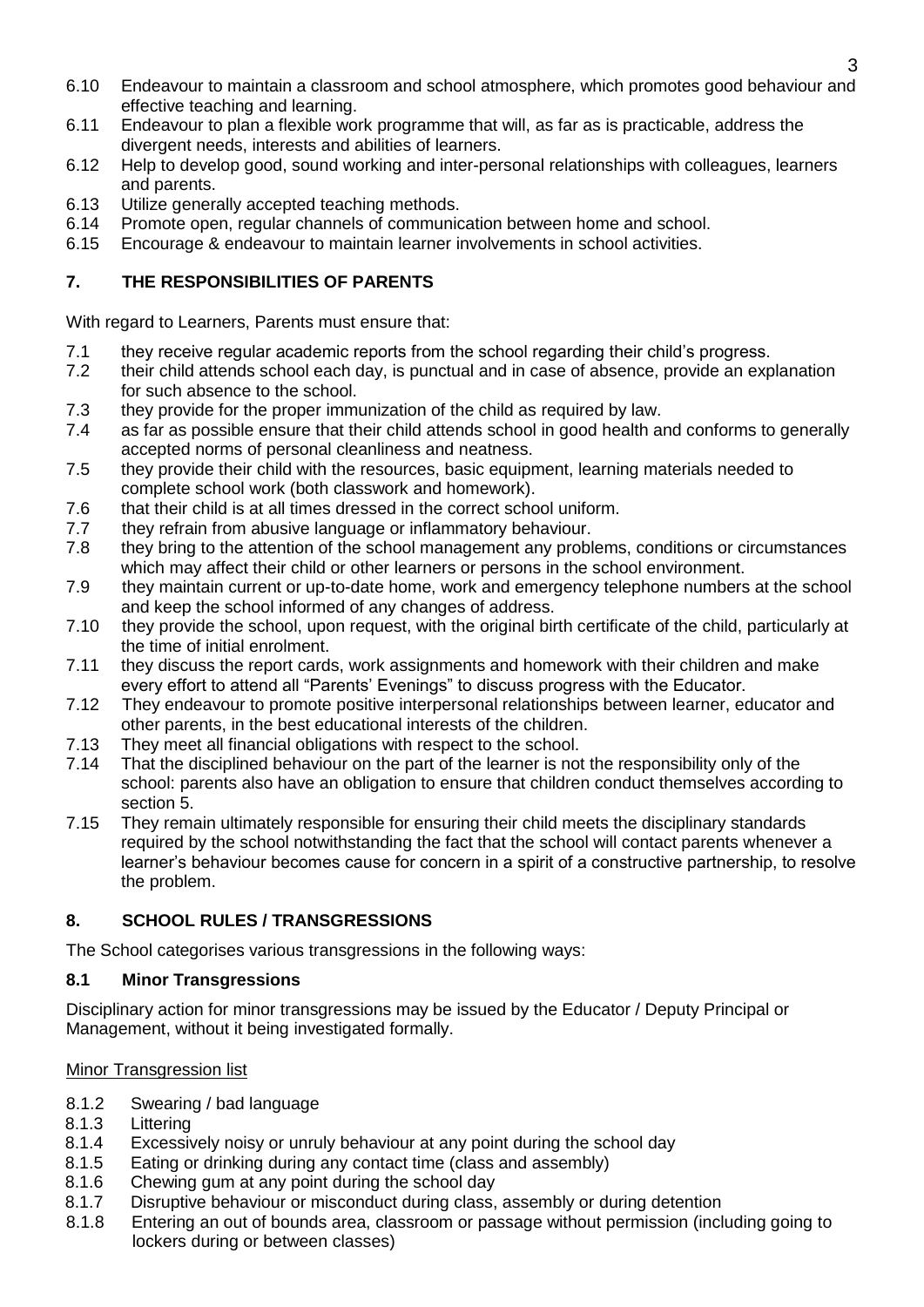- 8.1.9 Loitering in the passages and toilets during class and at the tuck shop during break
- 8.1.10 Misconduct or poor sportsmanship during any extra-mural activity's, inter-House or inter-School competition
- 8.1.11 Failure to submit an absentee note or exit notes by the stipulated deadlines
- 8.1.12 Infringements of uniform policy
- 8.1.13 Spitting in public
- 8.1.14 Failure to:
	- do classwork set and submit homework
	- bring the required textbooks, notes, stationery, or equipment to a lesson
	- hand work in on time
- 8.1.15 Reporting late for class
- 8.1.16 Arriving late for school without a valid excuse
- 8.1.17 Any display of affection between learners (i.e. hugging, kissing, etc)
- 8.1.18 Display of visible tattoos
- 8.1.19 Running within school buildings / corridors etc
- 8.1.20 Playing with a ball without receiving permission
- 8.1.21 Entering pool area without permission and supervision
- 8.1.22 Not obeying the pool area rules and regulations
- 8.1.23 Not obeying a prefect's / leaders instruction
- 8.1.24 Treating school facilities in a careless or irresponsible manner which could cause damage
- 8.1.25 Riding bicycle, skateboard, rollerblades etc within the school grounds
- 8.1.26 Drawing of pictures or writing on school uniform. Erasing of the school badge on the school uniform.
- 8.1.27 Explicit or obscene pictures on/in school books and materials.
- 8.1.28 Use of a cell phone/tablet or laptop (any other electronic device) whilst on the school premises without permission (i.e. checking or receiving messages, making calls, social media, if phone rings etc). Unauthorised use will result in confiscation of the device. N.B these devices are brought to the school at the learner's risk. The school will not accept any responsibility for loss or damage.
- 8.1.29 Loitering around the school at the end of the day or after extra-mural activities.
- 8.1.30 Leaving school during school hours, without reporting to the office first and providing reason / proof of your intention to leave.
- 8.1.31 Leaving school during school hours, without waiting in the office to specified waiting area and / or not being signed out by responsible adult before leaving the premises.

# Uniform based Minor Transgressions

The school will be the final authority on the acceptability of all grooming.

8.1.32 No wearing jewellery, nail varnish or make-up.

-Girls with pierced ears (in the lowest part of earlobe) may wear one small (gold/silver) stud or sleeper.

-Boys are not permitted to wear earrings.

-No nose rings, tongue rings or other body piercings or tattoos will be allowed.

-No makeup (A special concession is made for girls to wear a cover-up base, if necessary)

8.1.33 Girls' hair

-Is not to obscure vision (long fringes must be clipped back).

- -Girls hair longer than the shoulder it must be tied.
- -Outlandish hairstyles, deemed inappropriate by the school, are not permitted e.g. wedges, shaved patterns, undercuts, mohawk etc.
- -Hair must be cut / blended in uniform lengths, e.g not shaved length directly into full length

-Only the learner's natural hair colour is permitted, no peroxide, dye, etc, is allowed.

# 8.1.34 Boys' hair

-Should be short and neat and not to obscure vision.

-Hair should not touch the collar nor should it be over the ears and eyes (No hair accessories permitted).

- Hair must be cut / blended in uniform lengths, e.g. not shaved length directly into full length - Outlandish hairstyles, deemed inappropriate by the school, are not permitted e.g. wedges, shaved patterns, undercuts, mohawk etc.

- Only the learner's natural hair colour is permitted, no peroxide, dye, etc, is allowed.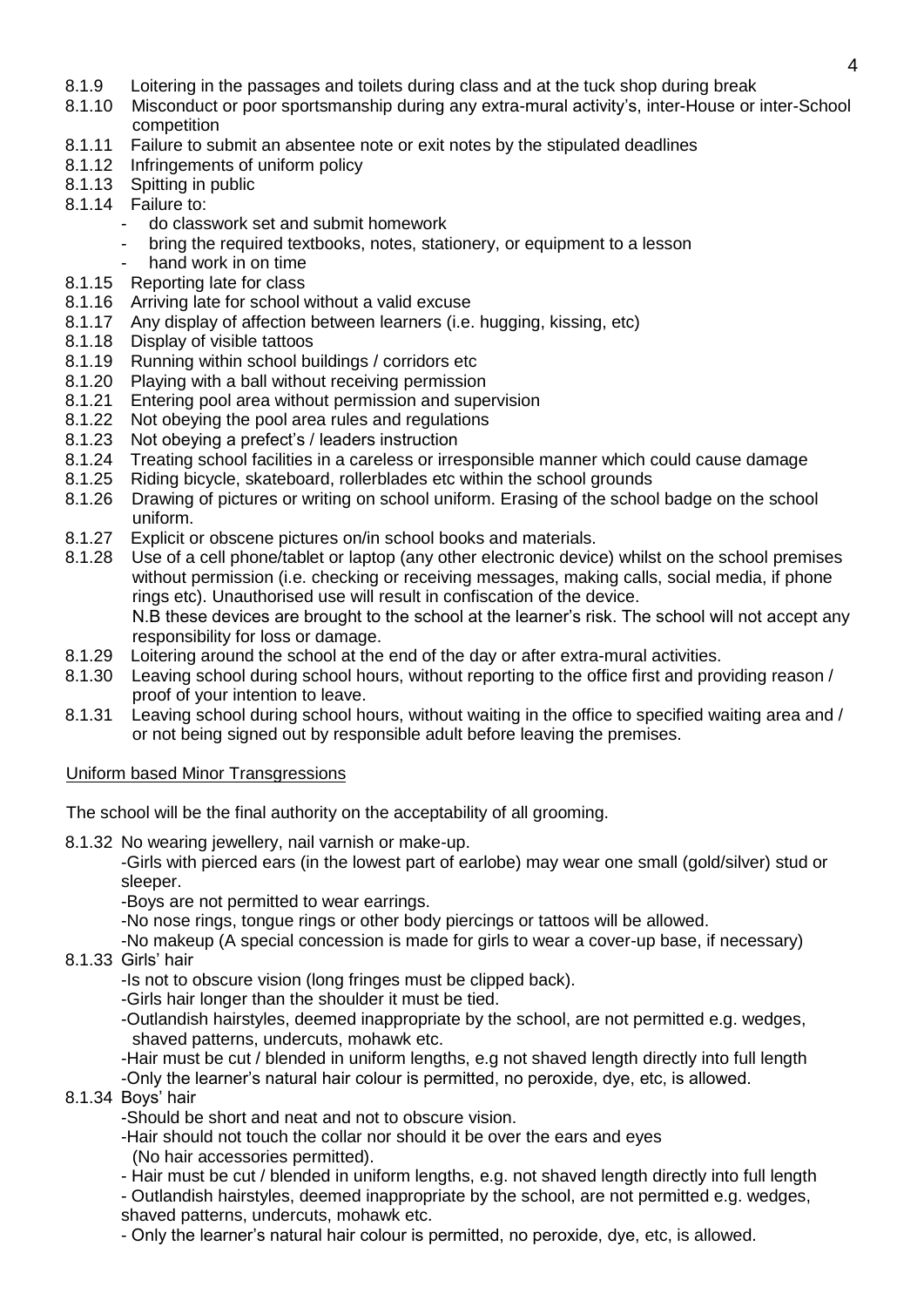- 8.1.35 Boys must be clean shaven at all times.
- 8.1.36 All acceptable items of head covering must be removed when entering any school building. Only the official Victory House uniform is permitted. Only plain white, short sleeve vests may be worn under school shirt (Long sleeve permitted with long sleeve school shirt). No branded t-shirts or other clothing permitted to be worn under the uniform.
- 8.1.37 During civvies days' learners may wear modest clothing other than their uniform. The school will be the final authority on the acceptability of all forms of dress. Tattoos are not to be visible on Civvies days
- 8.1.38 Learners are to leave the school grounds dressed in full school uniform or in their practice outfits only. This does not include swimming costumes.

### **8.2 Major Transgressions**

Disciplinary action for Major Transgressions may be issued by the Deputy Principle or Management. A Major transgression committed by a learner can result in either an automatic Written Warning or a Disciplinary Hearing at the discretion of the management at Victory House.

#### Major Transgression list

- 8.2.1 Unreasonable repetition of a Minor transgression
- 8.2.2 Repeated infringements of hair or uniform policy<br>8.2.3 Interfering with and/or damaging another person
- Interfering with and/or damaging another person's possessions / property without the owner's consent
- 8.2.4 Lying and/or forgery
- 8.2.5 Bunking any class / lesson
- 8.2.6 Failure to attend detention without prior submission of a written excuse or note
- 8.2.7 Copying of computer exercises, projects or any other work (plagiarism)
- 8.2.8 Possession or use of fire crackers
- 8.2.9 Disrespect / insolence towards member of staff or visitor
- 8.2.10 Any action which brings the school's name into disrepute
- 8.2.11 Possession of offensive material, excluding pornographic material
- 8.2.12 Use and/or possession of tobacco or smoking related products and/or electronic tobacco / smoke / vape delivery systems
- 8.2.13 Tampering with safety and other equipment on school premises
- 8.2.14 Jeopardizing the name of the school by word or deed (including but not limited to social media)
- 8.2.15 Use of a cell phone to take a photo or film and person whilst on the school premises without permission
- 8.2.16 Cheating / dishonesty during a test or examination

#### **8.3 Severe Transgressions**

Any severe transgression committed by a learner will result in a disciplinary hearing. Whereby the outcome of such hearing will be determined by a chairperson determined by the school. Disciplinary action for Severe Transgressions may be issued by the Deputy Principal, Management or Chairperson, pending the outcome of the disciplinary hearing.

#### Severe Transgression List

- 8.3.1 Any repeat of major transgressions, previously committed 8.3.2 Vandalism
- Vandalism
- 8.3.3 Defiance of school authority
- 8.3.4 Racism: remarks/ insults
- 8.3.5 Intimidation, coercion, threatening, abusing or any attempt to dominate, intimidate by verbal or physical threat, towards any person or his/her property (bullying)
- 8.3.6 Abusive language or using obscene gestures<br>8.3.7 Inflammatory actions
- Inflammatory actions
- 8.3.8 Arson
- 8.3.9 Malicious damage to educators' property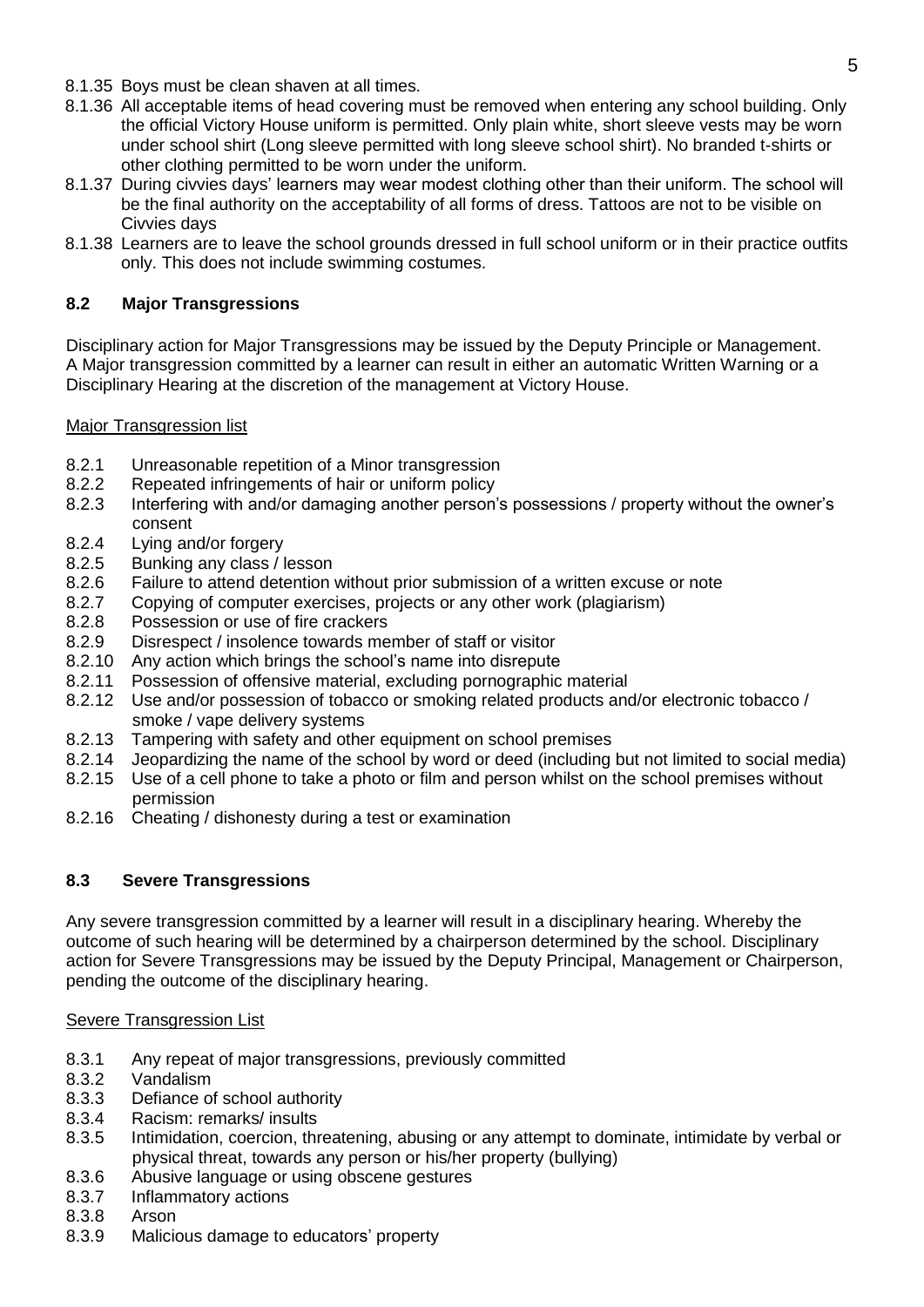- 8.3.10 Irregular or sustained non-attendance of school or class (Truancy)
- 8.3.11 Theft (possession of stolen property)
- 8.3.12 Possession of weapons (guns, knives, etc.)
- 8.3.13 Distribution of tobacco products and/or electronic tobacco delivery systems on the school property
- 8.3.14 Failing a drug test
- 8.3.15 Possession, copying, distribution, use or displaying of pornographic material
- 8.3.16 Assault with the intent to do grievous bodily harm
- 8.3.17 Truancy from school or leaving school grounds without the necessary permission
- 8.3.18 Taking part in any form of illegal strike action/ meeting/campaign on school premises
- 8.3.19 Any learner who, in or outside of the buildings, or on or off the school premises, whilst under the control of the school authorities, intentionally conducts himself in a manner which is or could be seriously detrimental to the maintenance of order or discipline at the school
- 8.3.20 Fighting, common assault or attempted assault
- 8.3.21 Public disturbance and public indecency
- 8.3.22 Gambling
- 8.3.23 Extortion
- 8.3.24 Gross neglect of schoolwork
- 8.3.25 Use or distribution of weapons (Guns, knives, etc.)
- 8.3.26 Entering the school premises while under the influence of alcohol/drugs
- 8.3.27 Use, possession or distribution of drugs or alcohol on the school property
- 8.3.28 Sexual harassment
- 8.3.29 Poisoning, or attempting to poison another person
- 8.3.30 Theft, robbery, breaking and entering
- 8.3.31 Rape, attempted rape, indecent assault or any other inappropriate sexual behaviour
- 8.3.32 Sedition or inciting any form of illegal strike action/meeting/ campaign on school premises
- 8.3.33 Any offence punishable under common law
- 8.3.34 Involvement in bomb threats
- 8.3.35 Proven criminal activities outside of the school situation

#### **9 ADDITIONAL RULES**

- 9.1 If a school girl falls pregnant, she will be suspended from school.
- 9.2 If the father is a learner at the school, he too will be suspended from school and the school will liaise with their parents as to re-entry into the school.

#### **10 DISCIPLINE ACTIONS, MEASURES AND PROCEDURES**

Every teacher is responsible for discipline and has the full authority and responsibility to correct the behaviour of learners whenever such correction is necessary. Any corrective measure or disciplinary action will correspond with and be appropriate to the offence. All learners will abide by the discipline system that has been developed to assist and guide learner behaviour in the school.

Below are the measures and procedures the school will follow, wherever possible, when disciplinary action needs to be undertaken by the staff / management.

#### Minor Transgressions

Disciplinary action for minor transgressions may be issued by the Educator / Deputy Principal or his or her delegate, without it being investigated formally. However, if the same minor offence is repeatedly committed by a learner, the school will reserve the right to issue a more formal course of disciplinary action based on whether there is a clear behavioural trend of the learner's continued misconduct (i.e. the offences have now progressed to Major Transgressions). Detentions and/or community service may form part of the sanction.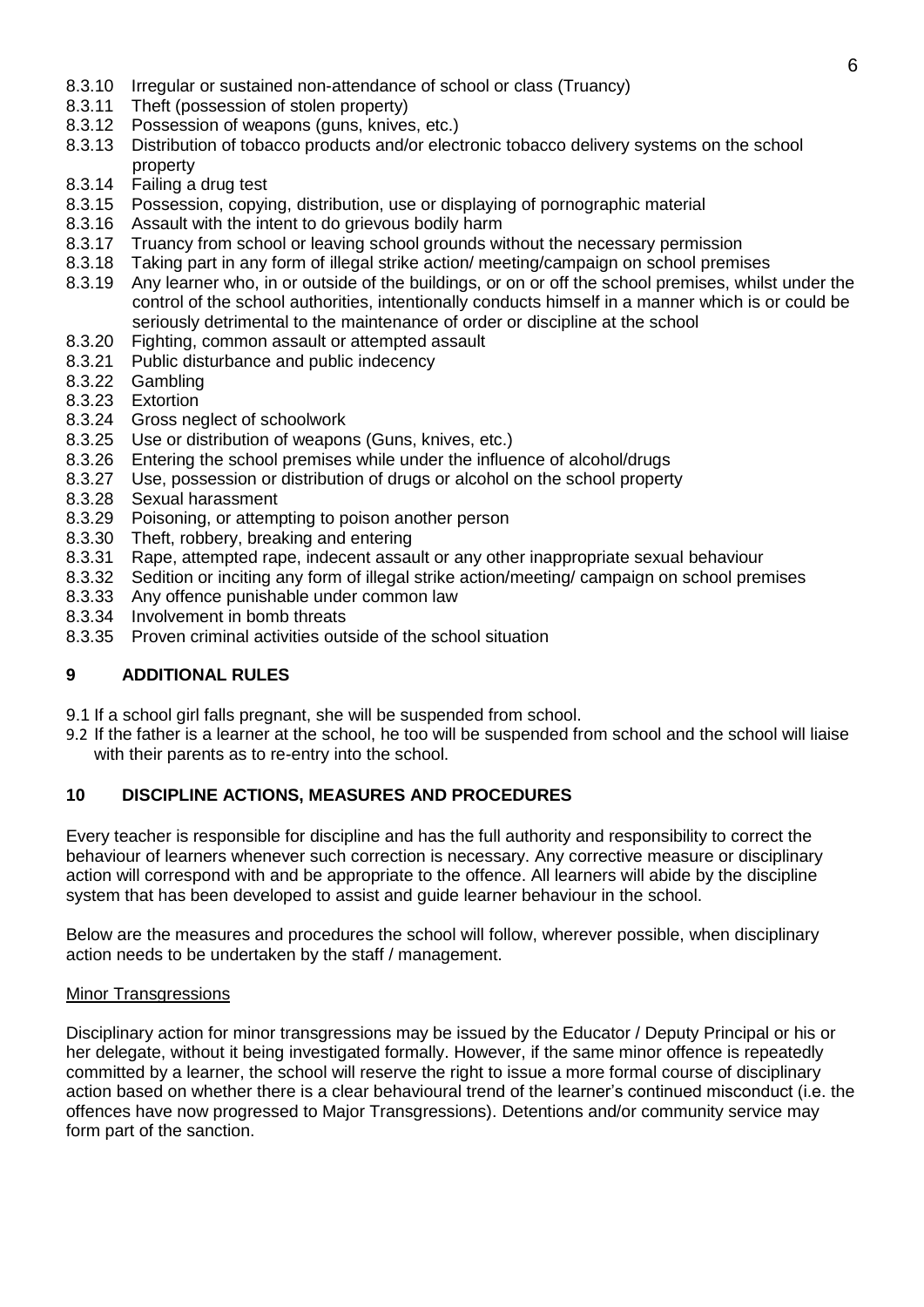#### Major Transgressions

A Major transgression committed by a learner can result in either an automatic Written Warning or a Disciplinary Hearing at the discretion of the management at Victory House.

Any Written warnings issued by the Deputy Principal and/or Management of the school, will be formally recorded and placed on file. Copies will be provided to the parents. A meeting with the parents and the learner may be requested at the discretion of management.

The school will reserve the right to issue more formal disciplinary action based on whether there is a clear behavioural trend of the learner's continued misconduct (I.E the offences have now progressed to Severe Transgressions). Detentions and/or community service may form part of the sanction.

#### Severe Transgressions

Any Severe transgression committed by a learner will result in a Disciplinary Hearing. Whereby the outcome of such hearing will be determined by a chairperson determined by the school. Detentions and/or community service may form part of the sanction.

Below, are the measures and procedures the school will follow, wherever possible, when disciplinary action needs to be undertaken by the staff / management.

#### **10.1 Informal Measures** (Minor Transgressions)

- 10.1.1 A verbal reprimand by a staff member and / or demerit entered into Diary (High School) / reflection journal filed in class file (Primary School).
- 10.1.2 An offence listed on the subject educator's Disciplinary Report (High School).
- 10.1.3 After 5 Demerits or Reflection Journals Detention issued.
- 10.1.4 Possible counselling by educator and/or Deputy principal.

#### **10.2 Informal Procedures** (Minor Transgressions)

These transgressions will not be placed on to the learners' formal record but may be documented as follows:

#### High school

Recorded in the learners' diary in the form of a demerit, the demerit should be signed off by the parent / guardian after each entry.

The receipt of a demerit may also be communicated telephonically to the parent / guardian, via email or through a written notice advising of any repeat offenses.

#### Primary school

A reflection journal will be filled out by the learner and handed to the teacher or Deputy Principal. Record of these offences will be kept in a class file.

This may also be communicated telephonically, via email or through a written notice advising of any repeat offenses.

#### **10.3 Formal Measures** (Major and Sever Transgressions)

- 10.3.1 Deputy Principal or Management meeting with learner to investigate any transgressions and a warning letter or a Disciplinary hearing may be issued.
- 10.3.2 in the case of a Warning Letter, Deputy Principal or Management to arrange meeting with Learner and Learner's parent / guardian in order to discuss the learner's transgression in order to stop any further transgressions.
- 10.3.3 in the case of a Disciplinary Hearing, Deputy Principal or Management will send notification of the charges, as well as the determined date and time for the Disciplinary Hearing to take place.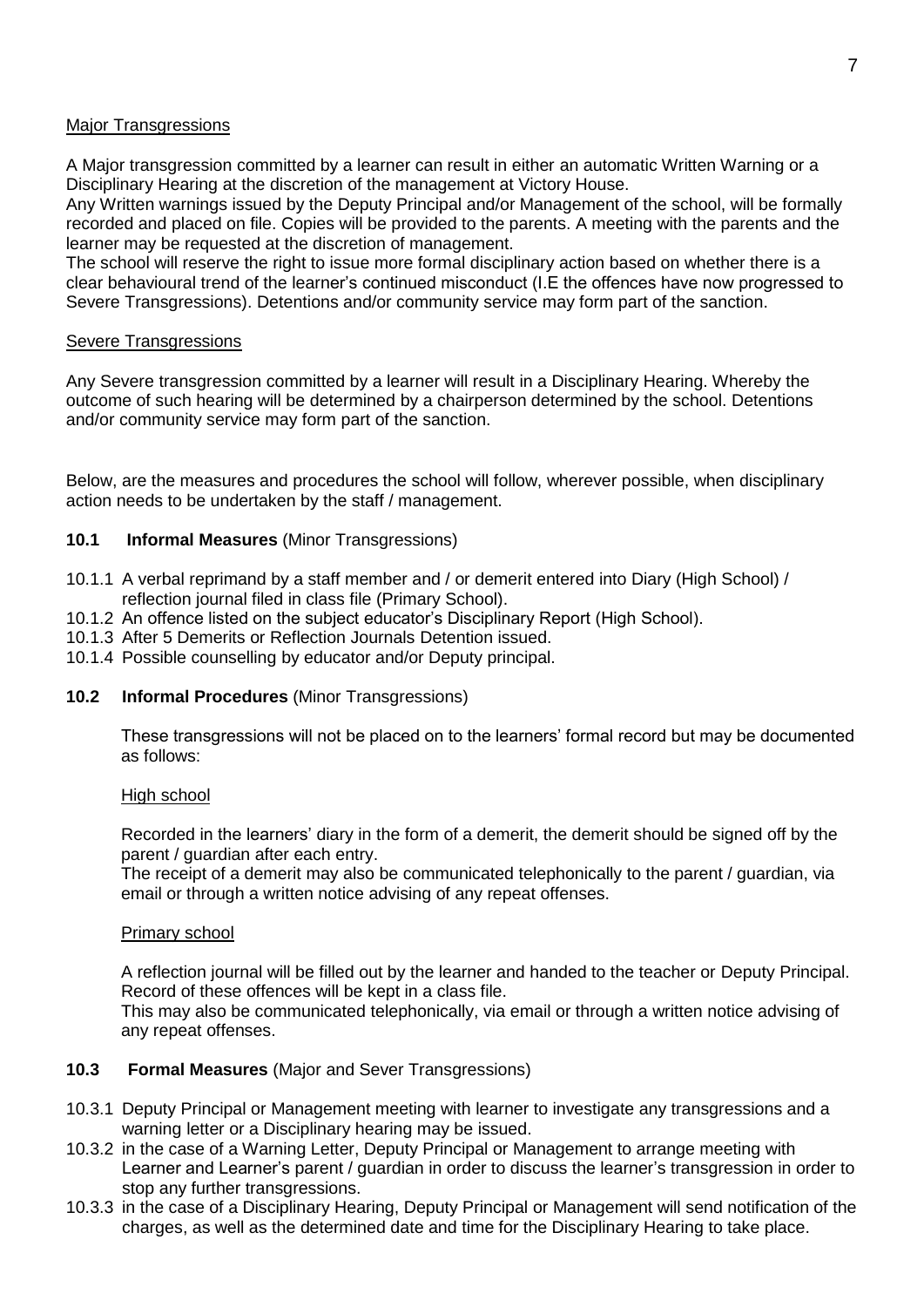10.3.4 Depending on of the severity of the transgression, Victory House may suspend the learner from school, and institute a Disciplinary Hearing.

#### **10.4 Formal Procedures for Written Warning without need for Disciplinary Hearing**

A written warning will be issued to the learner outlining the reason for disciplinary action and the nature of the offence that has been breached. The written warning will be issued by the management of the school. The warning letter will be forwarded to the parents / guardian of the learner.

#### **10.5 Formal Procedure for Disciplinary Hearings**

Following a thorough investigation (If required), the learner together with the parents, will be informed in writing of a formal Disciplinary Hearing. The learner may be suspended from school depending the severity of the transgression and thereafter the outcome of the hearing.

- 10.5.1 He disciplinary process will be outlined and explained to the learner and the learner's rights will be recognised.
- 10.5.2 The learner will be treated with dignity and civility during the process.
- 10.5.3 The learner must be informed of and understand the charges as per the charge sheet.
- 10.5.4 The parents/guardian of the learner must be timeously informed and offered the opportunity to be involved in the disciplinary process.
- 10.5.5 The learner may choose to be represented by a parent or guardian or educator (from within the school).
- 10.5.6 The learner must be given the opportunity to be heard.
- 10.5.7 As far as is practicable, the privacy of the learner will be protected.
- 10.5.8 The person chairing the hearing must be fair and impartial and decisions need to be made in an objective manner.
- 10.5.9 The Chairperson is permitted to question the learner or witnesses with regard to the evidence presented.
- 10.5.10 The disciplinary process must be fair and sanctions must be just, corrective and educative.
- 10.5.11 The sanctions must fit the offence and mitigating factors must be taken into account.
- 10.5.12 The learner must be formally advised of the outcome of the Disciplinary Hearing conducted by the Chairperson and reasons need to be provided for the specific outcome. Sanctions may be more extensive than the listed sanction recommendations found below
	- (eg. a learner may be requested to attend outside counselling, provide monthly drug tests etc.)
- 10.5.13 The learner should be given an opportunity to appeal any decision made by the Chairperson.
- 10.5.14 If the learner / parent or guardian decides not to appeal the decision. A copy of the sanctions will be placed on the learners file and another copy emailed to the parents / guardians of the learner.

#### **10.6 The Appeal Review Process**

- 10.6.1 The learner / parents / guardians do have a right to appeal against any sanctions made by the Chairperson. Similarly, the school also has a right to lodge an appeal.
- 10.6.2 The learner / parents / guardians have a 48 hour (two working days) window period to lodge an appeal. The appeal needs to be in writing and emailed to info@victoryhouse.co.za. Appeals will be made to the owners of the school.
- 10.6.3 The appeal process will not need a re-investigation or hearing and the person reviewing the transgression is to merely review the matter based on the motivation submitted by the learner / parents / guardians appealing the matter.
- 10.6.4 The Reviewer will analyse the findings from the Chairperson and any evidence submitted by the respective parties.
- 10.6.5 An Appeal Review Letter must be provided via email, to the learner / parents/ guardians subsequent to the process being concluded. A copy needs to be placed into the learner's profile file.
- 10.6.6 The Appeal Review Letter will mark the conclusion of the Disciplinary Process.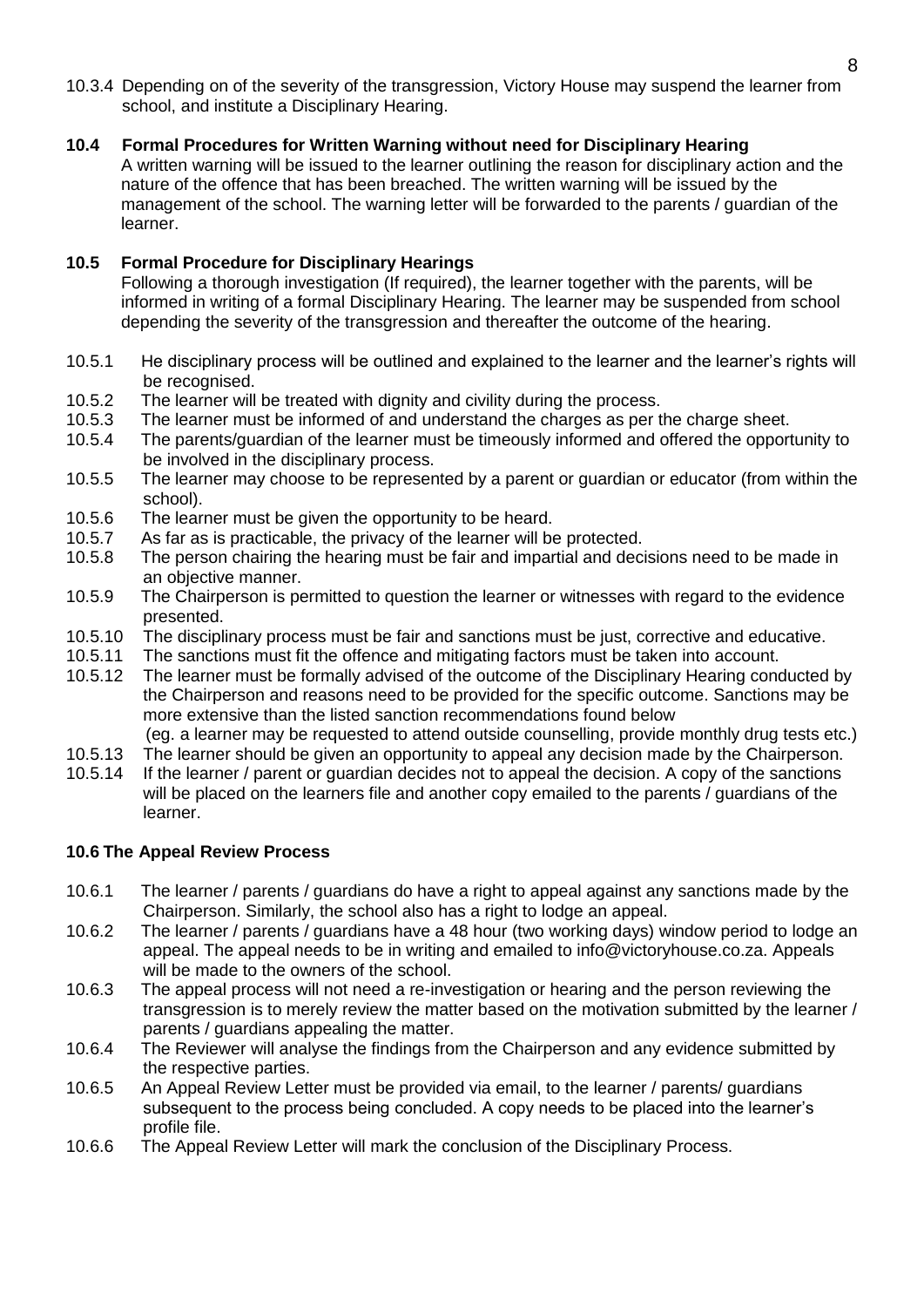# **11. SANCTIONS**

This Code reflects only examples of the types of misconduct possible sanctions. As such, learners may also be fairly disciplined for other offences/reasons not specifically listed.

The outcome of any transgression will in most cases involve a range of different Sanctions. These Sanctions will be in line with the table below (List of Transgressions and Recommended Sanction) but will in most cases, also involve additional sanctions, where applicable.

The following Sanctions may be applicable in addition to the recommended sanction list provided below:

- 11.1 Verbal and/or written reprimands issued by the Educator, Deputy Principal or Management.
- 11.2 Limited "time-out" of the classroom, under the supervision of the appropriate Deputy.
- 11.3 Additional and meaningful academic work.
- 11.4 Community service within the school (e.g. cleaning, gardening, administrative tasks) to be given at the discretion of the Deputy Principal or Management for learners who continually disregard rules.
- 11.5 Break detention.
- 11.6 Confiscation of mobile devices, clothing or any other item not compliant with section 8. The School reserve the right to return such items after a period of time that they deem fit (Maximum 2 Weeks).
- 11.7 Replacement of or reimbursement for damage or loss.
- 11.8 Contacting of parents to enlist their aid and support in dealing with problematic learners.
- 11.9 Honours or awards previously given, being forfeited, as the basic criterion for all honours and awards is good behaviour. Applicable to leadership and the awarding of colours and honours.
- 11.10 Suspension or expulsion from specific school activities including outings and tours.
- 11.11 Emergency removal and/or suspension pending a disciplinary hearing.

# **List of Transgressions and Recommended Sanction**

- With specific reference to the listed sanctions, those disciplining must always take cognisance of mitigating and extenuating circumstances. This could thus have as consequence that a penalty could be more or less harsh than what is prescribed in this Code, dependent on, for example, the circumstances, the severity of the offence, and so on.
- Notwithstanding the penalties prescribed in this Code, all sanctions will always comply with relevant statutory provisions.
- Although an offence in this List could be listed as a Minor Transgression, such offence could also be categorised as a Major Transgression depending on the various factors mentioned earlier in this code of conduct. In the same way, a Major Transgression could also be categorised as a Sever Transgression depending on the various factors mentioned earlier in this code of conduct.
- Any Written warning for Minor or Major Transgressions will remain applicable for 6 months.
- A Final Warning for Minor or Major Transgressions will remain applicable for a minimum of 12 Months and a Maximum of 24 Months, depending on the outcome of the disciplinary hearing.
- A Final Warning for Sever transgressions will remain applicable for the remainder of the learners tuition at Victory House Private School.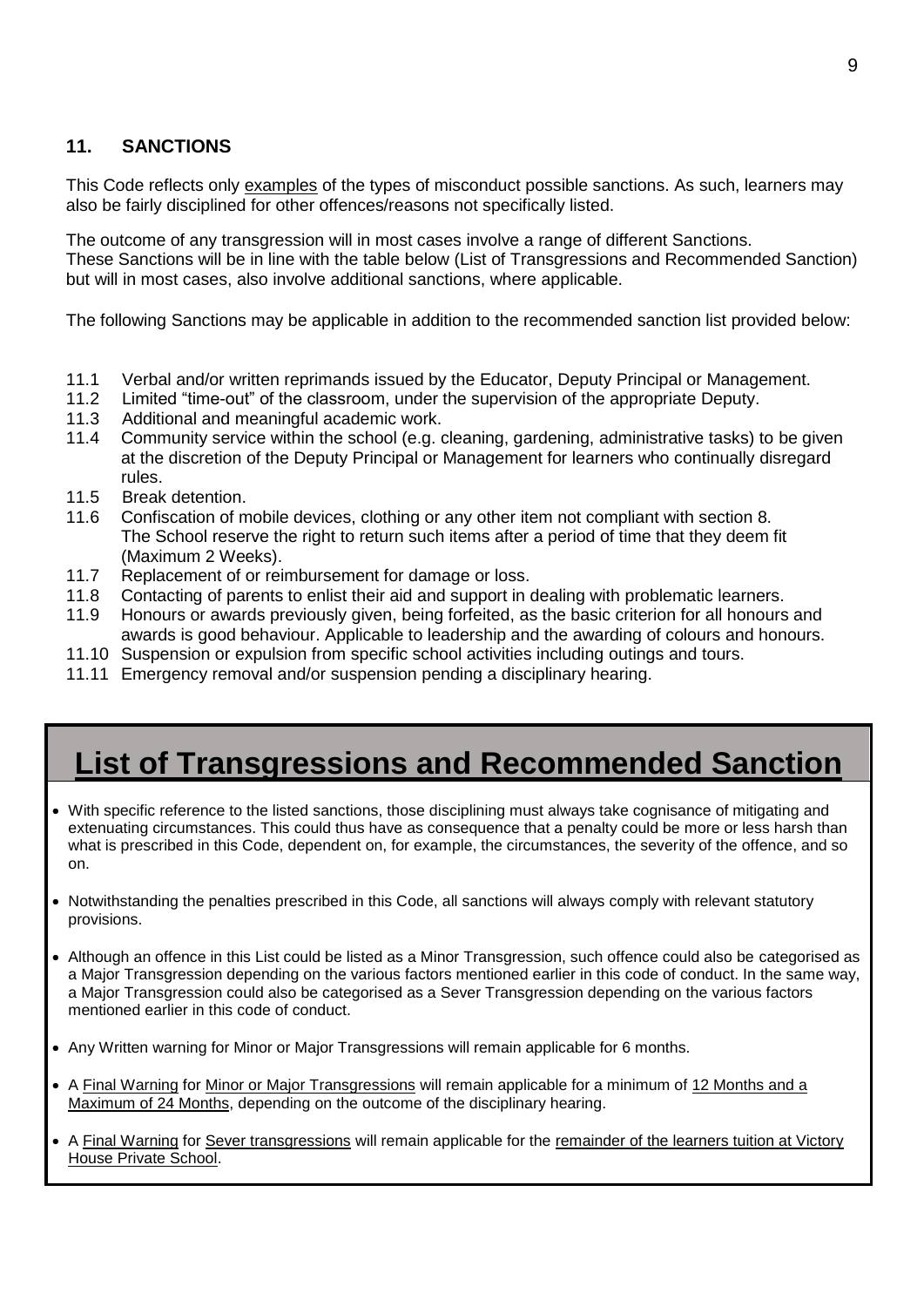#### **Key:**

- **D or RJ = Demerit or Reflection Journal**
- **DH = Disciplinary Hearing**
- **WW = Written Warning**
- **FW = Final Warning**
- **E = Expulsion**

# **Minor Transgressions**

| <b>MINOL LEANSGLESSIONS</b>                                                                                                                                                                                                                                    |                                                |  |
|----------------------------------------------------------------------------------------------------------------------------------------------------------------------------------------------------------------------------------------------------------------|------------------------------------------------|--|
| • A Written Warning for a Minor Transgression will be applicable for 6 Months<br>• A Final Warning for a Minor Transgression will be applicable for a minimum of 12 months and a maximum of 24 months<br>depending on the outcome of the Disciplinary hearing. |                                                |  |
| <b>DESCRIPTION</b>                                                                                                                                                                                                                                             | 1 <sup>st</sup> to 5 <sup>th</sup><br>offences |  |
| • littering                                                                                                                                                                                                                                                    | D or RJ                                        |  |
| • excessively noisy or unruly behavior at any point during the school day                                                                                                                                                                                      | D or RJ                                        |  |
| • eating or drinking during any contact time (class and assembly)                                                                                                                                                                                              | D or RJ                                        |  |
| • chewing gum at any point during the school day                                                                                                                                                                                                               | D or RJ                                        |  |
| • disruptive behavior or misconduct during class, assembly or during detention                                                                                                                                                                                 | D or RJ                                        |  |
| • entering an out of bounds area, classroom or passage without permission<br>(including going to lockers during or between classes)                                                                                                                            | D or RJ                                        |  |
| • loitering in the passages and toilets during class and at the tuck shop during break                                                                                                                                                                         | D or RJ                                        |  |
| • misconduct or poor sportsmanship during any extra-mural activity's,<br>inter-House or inter-School competition                                                                                                                                               | D or RJ                                        |  |
| • failure to submit an absentee note or exit notes by the stipulated deadlines                                                                                                                                                                                 | D or RJ                                        |  |
| • infringements of uniform policy                                                                                                                                                                                                                              | D or RJ                                        |  |
| • spitting in public                                                                                                                                                                                                                                           | D or RJ                                        |  |
| · failure to:<br>do classwork set and submit homework<br>bring the required textbooks, notes, stationery, or equipment to a lesson<br>hand work in on time                                                                                                     | D or RJ                                        |  |
| • reporting late for class                                                                                                                                                                                                                                     | D or RJ                                        |  |
| • arriving late for School without a valid excuse                                                                                                                                                                                                              | D or RJ                                        |  |
| • any display of affection between learners (I.E hugging, kissing, etc)                                                                                                                                                                                        | D or RJ                                        |  |
| · display of visible tattoos                                                                                                                                                                                                                                   | D or RJ                                        |  |
| • running within school buildings / corridors etc                                                                                                                                                                                                              | D or RJ                                        |  |
| • playing with a ball without receiving permission                                                                                                                                                                                                             | D or RJ                                        |  |
| • entering pool area without permission and supervision                                                                                                                                                                                                        | D or RJ                                        |  |
| • not obeying the pool area rules and regulations                                                                                                                                                                                                              | D or RJ                                        |  |

- not obeying a prefects / leaders instruction  $\Box$  D or RJ
- treating school facilities in a careless or irresponsible manner which could cause D or RJ<br>damage
- riding bicycle, skateboard, rollerblades etc, within the school grounds <br>
<u>D</u> or RJ • use of a cell phone/tablet or laptop (any other electronic device) whilst on the school premises without permission (I.E checking or receiving messages, making calls, social media, if phone rings etc) D or RJ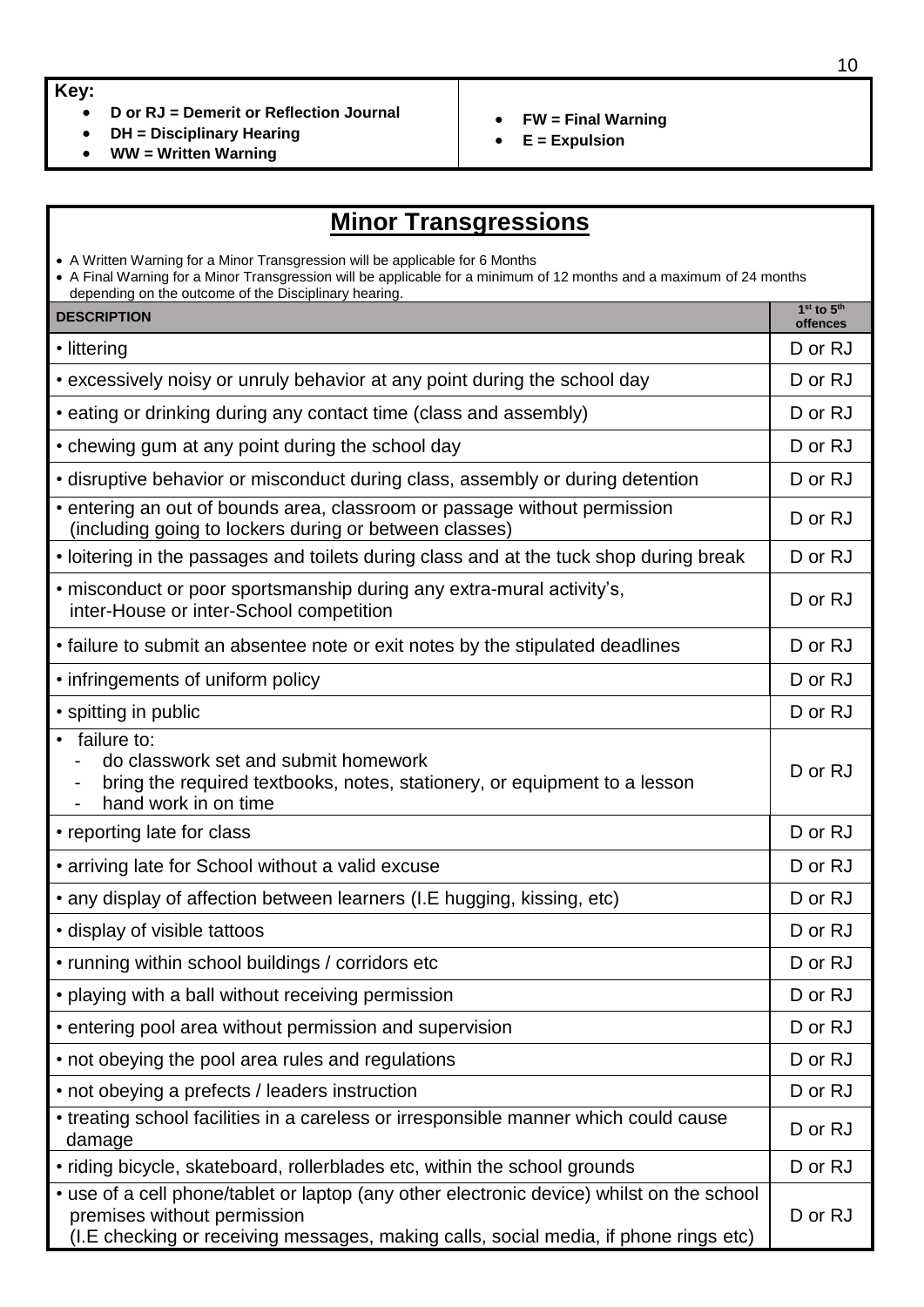# **Major Transgressions**

• A Written Warning for a Major Transgression will be applicable for 6 Months

 A Final Warning for a Major Transgression will be applicable for a minimum of 12 months and a maximum of 24 months depending on the outcome of the Disciplinary hearing.

| <b>DESCRIPTION</b>                                                                                                          | 1 <sup>st</sup> offence |
|-----------------------------------------------------------------------------------------------------------------------------|-------------------------|
| • unreasonable repetition of a Minor transgression                                                                          | WW or DH (WW / FW)      |
| • repeated infringements of hair or uniform policy                                                                          | WW or DH (WW / FW)      |
| • interfering with and/or damaging another person's possessions /<br>property without the owner's consent                   | WW or DH (WW / FW)      |
| • lying and/or forgery                                                                                                      | WW or DH (WW / FW)      |
| • bunking any Class / Lesson                                                                                                | WW or DH (WW / FW)      |
| • failure to attend detention without prior submission of a written excuse<br>or note                                       | WW or DH (WW / FW)      |
| • copying of computer exercises, projects or any other work (plagiarism)                                                    | WW or DH (WW / FW)      |
| • possession or use of fire crackers                                                                                        | WW or DH (WW / FW)      |
| • disrespect / insolence towards member of staff or visitor                                                                 | WW or DH (WW / FW)      |
| • any action which brings the School's name into disrepute                                                                  | WW or DH (WW / FW)      |
| • possession of offensive material, excluding pornographic material                                                         | WW or DH (WW / FW)      |
| • Use and/or possession of tobacco or smoking related products and/or<br>electronic tobacco / smoke / vape delivery systems | WW or DH (WW / FW)      |
| • tampering with safety and other equipment on School premises                                                              | WW or DH (WW / FW)      |
| • Jeopardizing the name of the school by word or deed<br>(including but not limited to social media)                        | WW or DH (WW / FW)      |
| • use of a cell phone to take a photo or film and person whilst on the<br>school premises without permission                | WW or DH (WW / FW)      |
| • cheating / dishonesty during a test or examination                                                                        | WW or DH (WW / FW)      |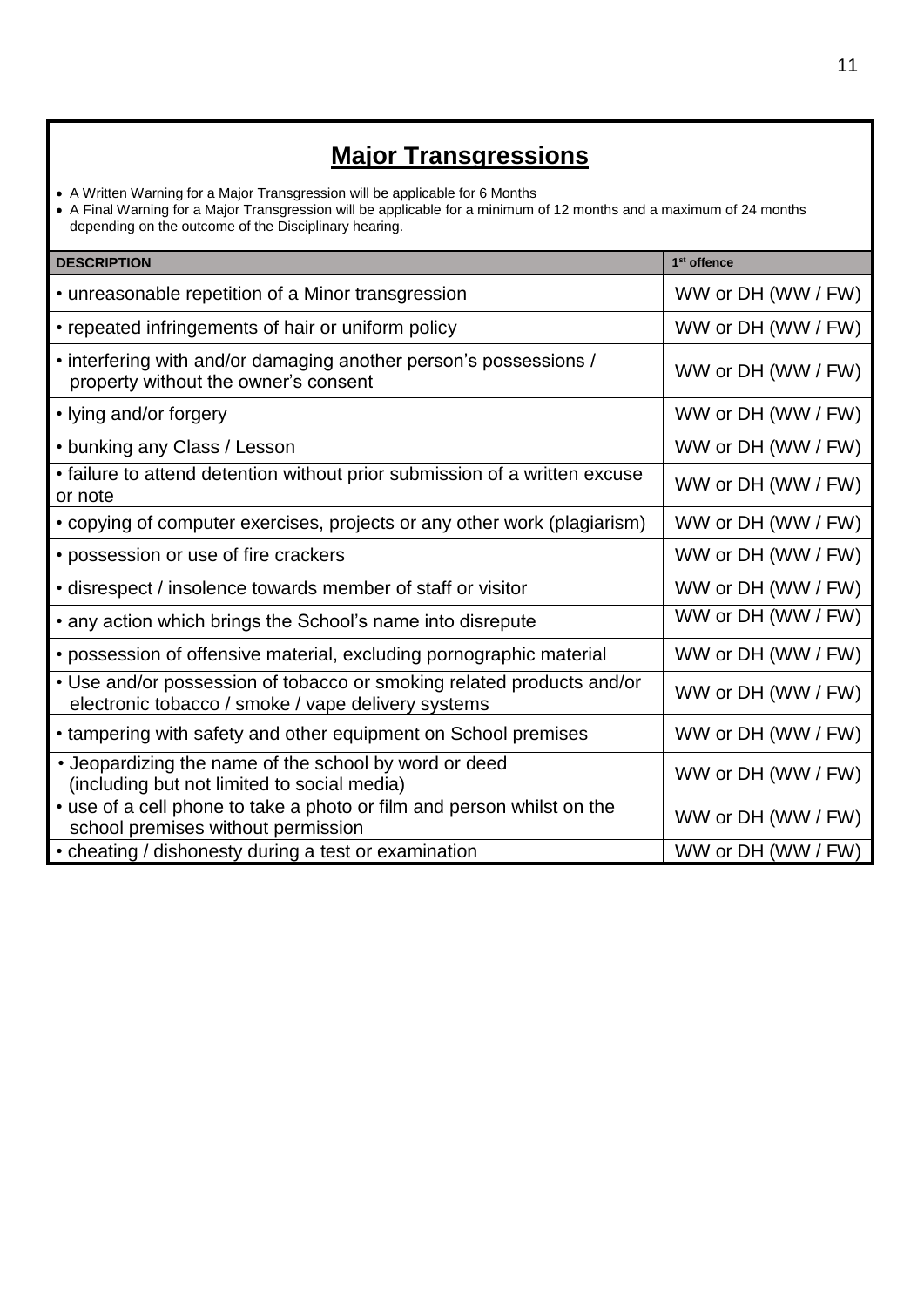# **Severe Transgressions**

- A Final Warning for Sever transgressions will remain applicable for the remainder of the learners' tuition at victory House Private School
- Once a learner has received a Final warning, a second instance of any Severe Transgression during the learners education at Victory House Private School will result in Expulsion

| <b>DESCRIPTION</b>                                                                                                                                                                                                                                                                                 | <b>POSSIBLE SANCTION</b><br>(if FW already issued,<br>then Expulsion is<br>applicable) |
|----------------------------------------------------------------------------------------------------------------------------------------------------------------------------------------------------------------------------------------------------------------------------------------------------|----------------------------------------------------------------------------------------|
| • any repeat of major transgressions, previously committed                                                                                                                                                                                                                                         | DH $(FW / E)$                                                                          |
| • vandalism                                                                                                                                                                                                                                                                                        | $DH$ (FW $/E$ )                                                                        |
| • defiance of school authority                                                                                                                                                                                                                                                                     | $DH$ (FW $/E$ )                                                                        |
| • racism: remarks/ insults                                                                                                                                                                                                                                                                         | $DH$ (FW $/E$ )                                                                        |
| • Mocking or intimidating another learner or staff member by either verbally or<br>physical action. Either in person or to their property (bullying)                                                                                                                                               | $DH$ (FW $/E$ )                                                                        |
| • abusive language or using obscene gestures                                                                                                                                                                                                                                                       | $DH$ (FW $/E$ )                                                                        |
| • inflammatory actions                                                                                                                                                                                                                                                                             | $DH$ (FW $/E$ )                                                                        |
| • arson                                                                                                                                                                                                                                                                                            | $DH$ (FW $/E$ )                                                                        |
| • malicious damage to educators property                                                                                                                                                                                                                                                           | $DH$ (FW $/E$ )                                                                        |
| • irregular or sustained Non-attendance of school or class (Truancy)                                                                                                                                                                                                                               | $DH$ (FW $/E$ )                                                                        |
| • theft (possession of stolen property)                                                                                                                                                                                                                                                            | $DH$ (FW $/E$ )                                                                        |
| • possession of weapons (Guns, knives, etc.)                                                                                                                                                                                                                                                       | $DH$ (FW $/E$ )                                                                        |
| · distribution of tobacco products and/or Electronic Tobacco delivery systems<br>on the school property                                                                                                                                                                                            | $DH$ (FW $/E$ )                                                                        |
| • failing a drug test                                                                                                                                                                                                                                                                              | $DH$ (FW $/E$ )                                                                        |
| • possession, copying, distribution, use or displaying of porno-graphic<br>material                                                                                                                                                                                                                | DH $(FW / E)$                                                                          |
| • assault with the intent to do grievous bodily harm                                                                                                                                                                                                                                               | $DH$ (FW $/E$ )                                                                        |
| • truancy from School or leaving School grounds without the necessary<br>permission                                                                                                                                                                                                                | $DH$ (FW $/E$ )                                                                        |
| • taking part in any form of illegal strike action/ meeting/campaign on School<br>premises                                                                                                                                                                                                         | $DH$ (FW $/E$ )                                                                        |
| • any learner who, in or outside of the buildings, or on or off the school<br>premises, whilst under the control of the School authorities, intentionally<br>conducts themselves in a manner which is or could be seriously detrimental<br>to the maintenance of order or discipline at the School | $DH$ (FW $/E$ )                                                                        |
| • fighting, common assault or attempted assault                                                                                                                                                                                                                                                    | $DH$ (FW $/E$ )                                                                        |
| • public disturbance and public indecency                                                                                                                                                                                                                                                          | $DH$ (FW $/E$ )                                                                        |
| • gambling                                                                                                                                                                                                                                                                                         | $DH$ (FW $/E$ )                                                                        |
| • extortion                                                                                                                                                                                                                                                                                        | $DH$ (FW $/E$ )                                                                        |
| • gross neglect of schoolwork                                                                                                                                                                                                                                                                      | $DH$ (FW $/E$ )                                                                        |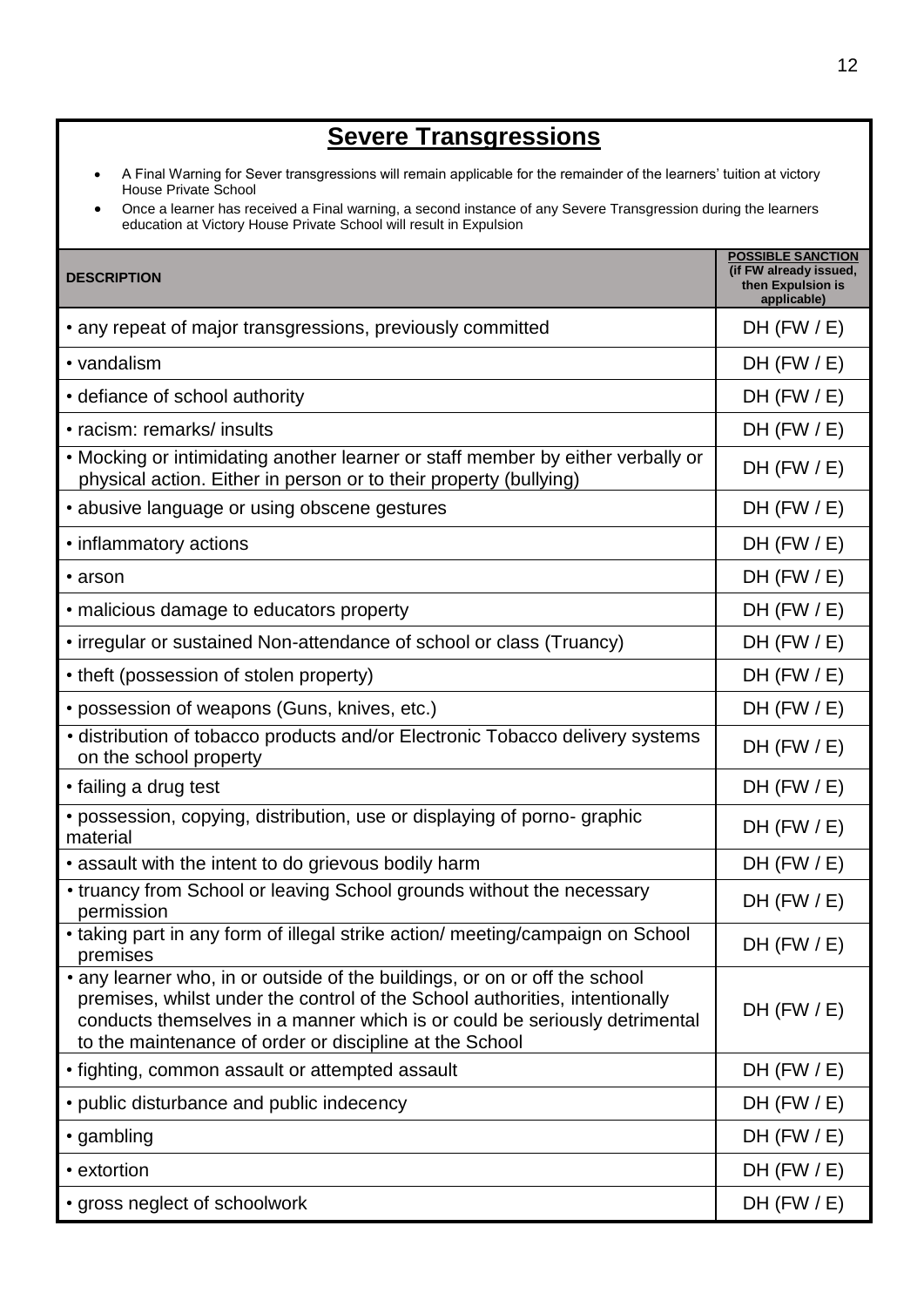# **Severe Transgressions Continued**

| <b>DESCRIPTION</b>                                                                               | <b>SANCTION</b> |
|--------------------------------------------------------------------------------------------------|-----------------|
| • use or distribution of weapons (Guns, knives, etc.)                                            | DH(E)           |
| • entering the School premises while under the influence of alcohol/drugs                        | DH(E)           |
| • use, possession or distribution of drugs or alcohol on the school property                     | DH(E)           |
| • sexual harassment                                                                              | DH(E)           |
| • poisoning, or attempting to poison another person                                              | DH(E)           |
| • theft, robbery, breaking and entering                                                          | DH(E)           |
| • rape, attempted rape, indecent assault or any other inappropriate sexual<br>behavior           | DH(E)           |
| • sedition or inciting any form of illegal strike action/meeting/ campaign on<br>school premises | DH(E)           |
| • any offence punishable under common law                                                        | DH(E)           |
| • involvement in bomb threats                                                                    | DH(E)           |
| • proven criminal activities outside of the school situation                                     | DH(E)           |

# **12. THE JURISDICTION OF THE CODE OF CONDUCT**

The Code of Conduct is in force:

- 12.1 on school property prior to, during and following regular school hours.
- 12.2 at all official school events, both within and outside normal school hours, where such events are held under the auspices of the school management.
- 12.3 at all official school events held off school premises.
- 12.4 at all times when the learner is dressed in the school uniform and is recognisable as such both within the school premises or in the public view outside the school.
- 12.5 at after-care.